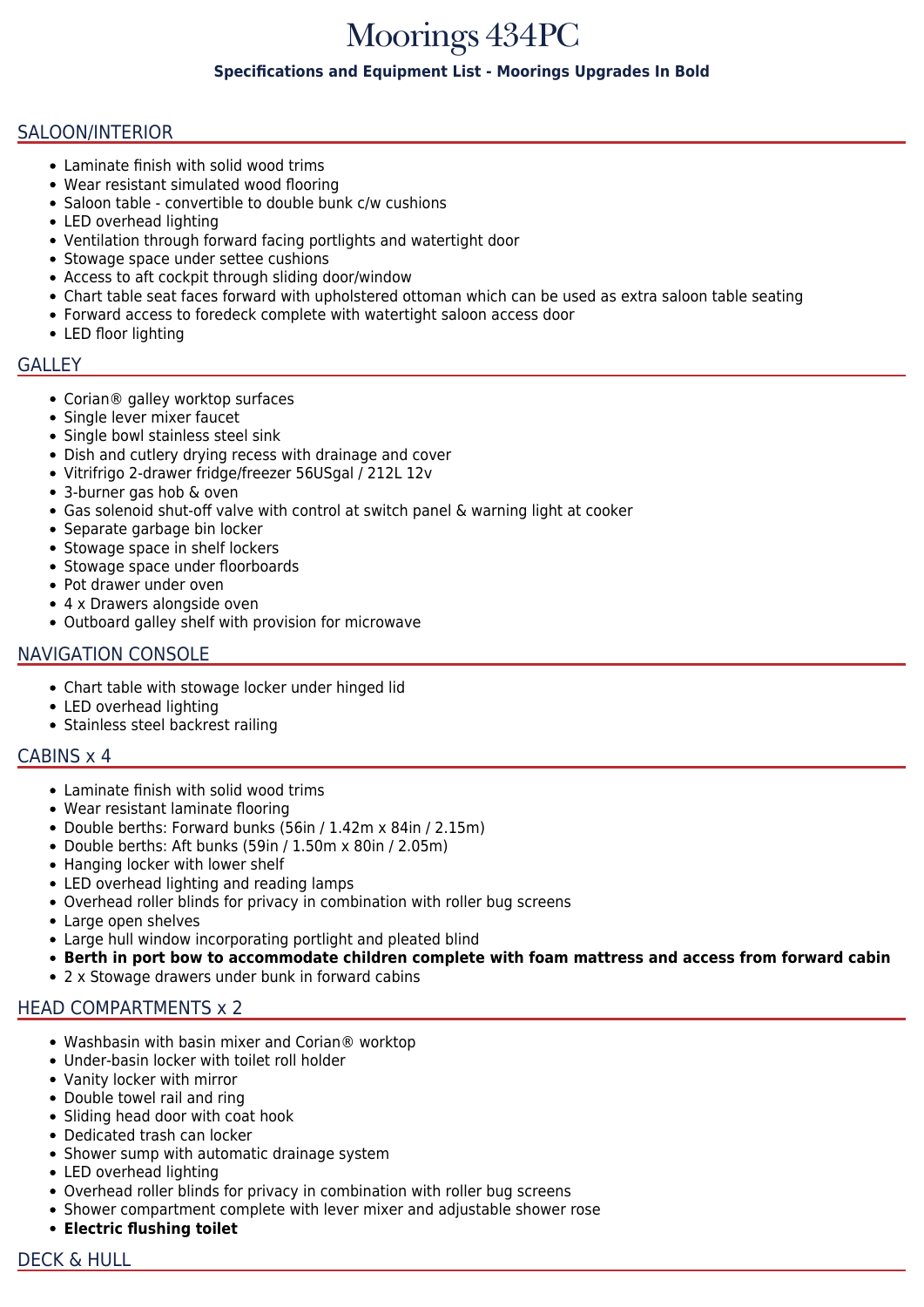- Gas cylinder regulator in dedicated cockpit LPG locker
- Guardrailing (stainless steel) with port & starboard side gates
- 1000w vertical windlass 10mm chain gypsy with handheld remote
- Anchor bow roller fitting
- Anchor chain stopper
- Liferaft locker with convertible fore/aft seat bolster in aft cockpit
- Sliding companionway door/window
- Hardtop over cockpit complete with LED lighting
- Hardtop bimini over helm with supports and LED lighting
- Folding swim ladder with five teak steps
- Cockpit table
- Hardtop supports
- 2 x Size 10 flush hatches over heads
- 4 x Size 44 flush hatches over cabins
- 2 x Size 5 portlights in windscreen
- 8 x Size 1 portlights in hull side and transom
- Acrylic smoke grey tinted windows
- Horseshoe buoy with holder
- Compass at helm position
- 1 x Anchor chain bin
- 1 x Anchor/windlass locker
- 2 x Pulpits with seats
- 2 x Pushpits
- 2 x Coachroof handrails
- 2 x Hardtop grab handrails
- 2 x Transom grab handrails
- 9 x 260mm mooring cleats
- Drink holders (2 x in forward stairwell / 4 x in aft cockpit/helm)
- **Coach roof side window removeable shade covers**
- **Custom davit system (stainless steel) with electric winch**
- Side window brows
- 3 x Foredeck lockers
- **Flybridge enclosure front and sides with aft sunshade curtain**
- **Aft cockpit shade curtains back only**
- 1 x Flag pole holder (stainless steel)
- **Custom sunbed cushions**

# FLYBRIDGE

- Helmstation console
- U-shaped upholstered settee with backrests
- Staircase from cockpit to flybridge with stainless steel railing and LED courtesy lights
- Sunbed with stainless steel railing at forward end of flybridge coaming
- Stowage under settee
- Wetbar unit with sink and faucet and Corian® worktop
- Stowage locker in wetbar
- **Electric grill on flybridge**
- Central fixed cocktail table with drink holder recess
- Access walkway around sunbed
- Guardrailing around flybridge (stainless steel)
- Hardtop over flybridge
- Hardtop support arch and forward support posts (stainless steel)
- Overhead LED lights (red and white)
- LED floor lighting
- Drink holders

## RUDDER & STEERING SYSTEM

- Balanced spade rudders
- Rudder stock in F16ph stainless steel
- BT Marine Bearings with fiberglass rudder tube
- Hydraulic steering system with tilting steering wheel
- Soft grip steering wheel
- Stainless steel emergency tiller

# ENGINE & CONTROLS

- Electronic double lever throttle / gearshift control
- Sound deadening panels in engine room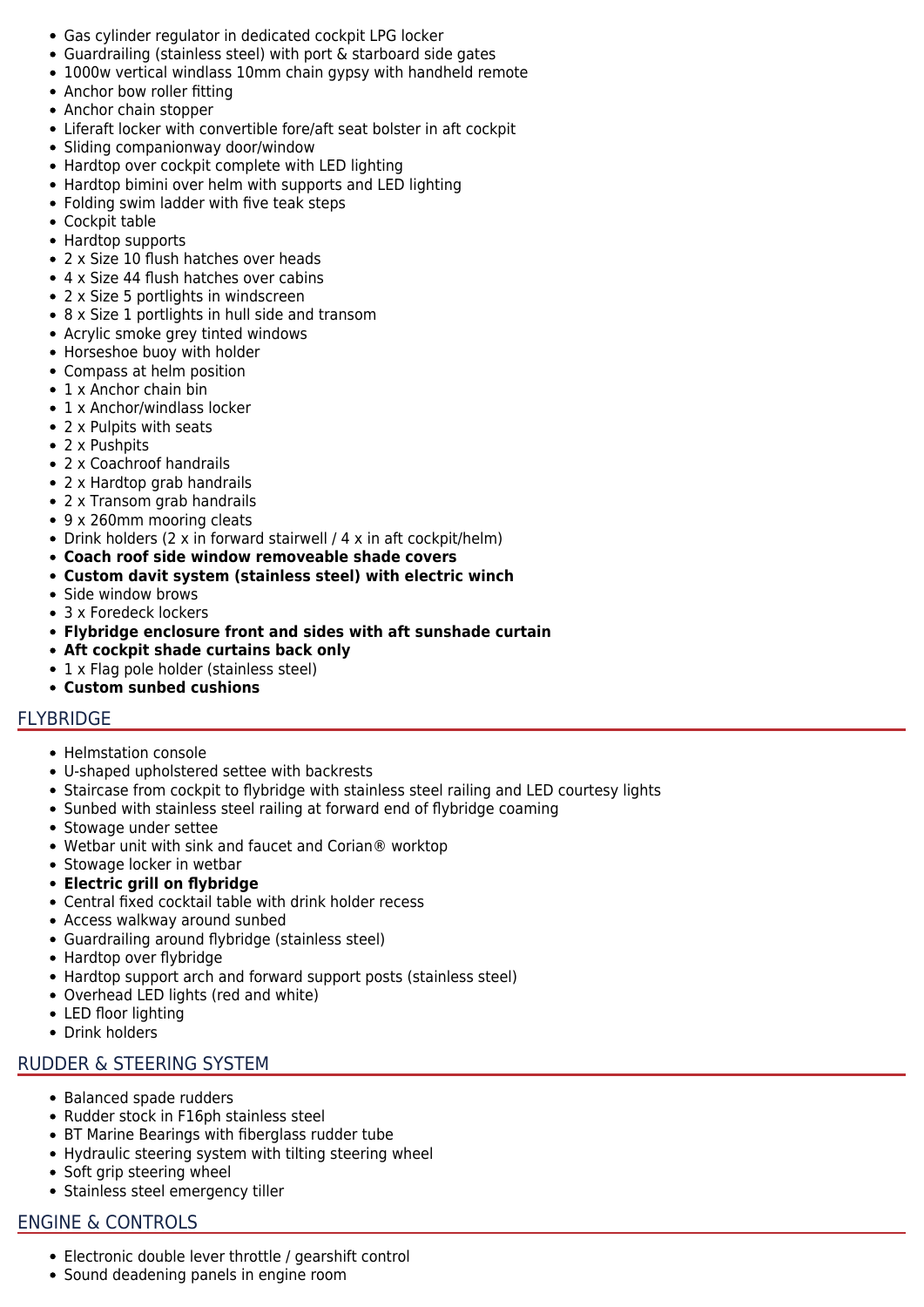- 2 x Engine room ventilation fans and ducting
- **2 x** *Yanmar* **6BY3-260 260HP engines**
- 2 x Propellers 4-blade fixed
- 2 x Fuel deck fillers
- 2 x Fuel filter / water separators
- 2 x Fuel tanks 132USgal / 500L total capacity 264USgal / 1000L
- 2 x Exhaust skin fittings (stainless steel)
- 2 x Exhaust water anti-siphon locks
- 2 x Cooling raw water inlet strainers
- 2 x Exhaust cooling water temperature sensors with audible alarms at helm
- 2 x Electric lifting engine room hatches for engine room access

# ELECTRICAL INSTALLATION

- LED Courtesy lights at stairways
- Bi-color & stern navlights
- 12v DC switch panel
- 1 x 12v Outlet socket at the switch panel
- 2 x Fuel tank gauges at helm position
- 2 x Ammeters at helm position
- **2 x AGM 210Ah house batteries**
- **2 x AGM 100Ah engine starter batteries**
- **1 x Additional AGM 210Ah house battery**
- 1 x House battery isolator switch
- 2 x Engine starter battery isolator switches
- 2 x Alternators, standard with engines
- 1 x Electrical spares kit: fuses, relays, fuse holders
- *Raymarine* **Instrument Package: Includes Ray55 VHF & additional VHF handset at helm, p70 color autopilot display, a95 9" MFD with wifi capability, and i70 Colour instrument at helmstation, with retractable depth & speed, plus wind transducers**
- **110v or 220v hard wired shore cable, includes 1 heavy duty 30amp shore power line, AC switch panel, and AC double outlets in cabin, galley and at switch panel**
- *Fusion* **700i series marine stereo in saloon with docking station, includes bluetooth, USB, and & AUX connectivity, 2 x speakers in saloon, in aft cockpit, on flybridge & on forward deck, and wired remote control at helm station (1)**
- **Battery charger 60amp**
- **Ventilation fans in saloon (3) and one in each stateroom**
- *Northern Lights* **9 kw Genset**
- *Cruisair* **Air conditioning (2) Total 32,000 BTU**
- **23" Flat Screen TV/DVD in Saloon Dual 110v / 220v combo**
- **2 x Solar Panels 70w each fitted to hardtop**
- **2 x USB ports in each cabin**
- 1 x Double USB socket at switch panel
- **Microwave oven in galley**
- 2 x Double USB sockets at chart table
- 1 x Electric fog horn with control at helm station
- **Rear-view camera with display through MFD at helm**
- **4 x Underwater lights (blue) mounted in stern**

# PLUMBING INSTALLATION

- Hot and cold pressurized fresh water system
- 2 x Water tanks with total capacity 206USgal / 780L
- 1 x 3.5 GPM fresh water pressure pump with 1L accumulator tank
- 2 x Hot water tanks with total capacity 12USgal / 46L
- **Transom shower with hot and cold water mixer**
- 2 x Automatic shower drain pumps
- 2 x Holding tanks, total capacity 24USgal / 90L
- 2 x Electric bilge pumps (keel sump) with float switches and alarm at switch panel
- 2 x Manual bilge pumps (keel sump)
- 2 x High water bilge float switches with alarm at switch panel
- 2 x Electric bilge pumps (engine room) with alert at switch panel

# GENERAL EQUIPMENT

- 6 x Fire extinguishers
- Owner's Operating Manual
- CE Certification
- NMMA Certification